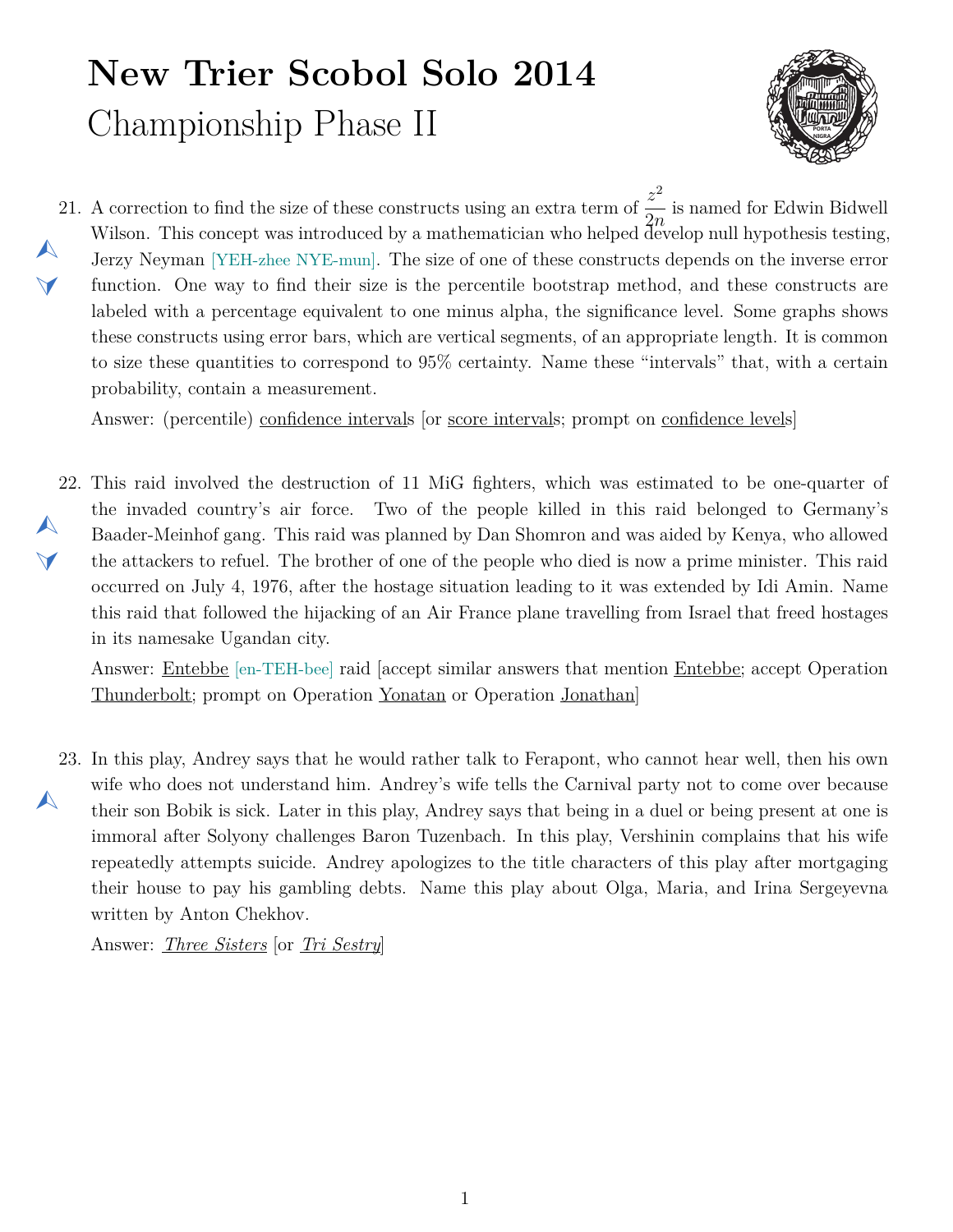<span id="page-1-0"></span>24. This organization is now headed by former Human Rights Campaign chair Fred Hochberg. This  $\blacktriangle$ independent agency guaranteed a ten-million-dollar loan to Solyndra before Solyndra went bankrupt in 2011. Its recent policies have supported Boeing while having a negative impact on international flights by U.S. airlines, which has led for calls to dismantle this organization. Its charter was scheduled to expire on September 30 but was extended by nine months as part of a congressional continuing resolution, despite opposition from libertarians and Tea Party groups. Name this agency that guarantees loans, many of which support purchases by businesses in Third World nations of U.S. products.

Answer: Export-Import Bank of the United States

<span id="page-1-1"></span>25. One poem by this man urges the "Loves and Cupids" to mourn for a creature that was "as sweet as  $\blacktriangle$ honey", whose death made the speaker's lover's eyes "swollen and red with weeping." Another poem by this man is addressed to his lover and tells her to "let us live and love." Another poem addressed to that lover states that the number of "grains of Libyan sand that lie between hot Jupiter's oracle" is equal to the number of kisses from his lover that would satisfy him. The speaker of one poem by this man "speaks in vain" to the "mute ashes" of the speaker's dead brother. Name this Roman poet of "Ave Atque Vale" who addressed many of his poems to his lover Lesbia.

Answer: (Gaius Velarius) Catullus [kuh-TULL-us]

<span id="page-1-2"></span>26. Several of the people involved with killing this man were in turn killed by associates of Colonel Luis  $\blacktriangle$ José León Estévez, but Luis Amiama Tió and Antonio Imbert Barrera survived. This leader was criticized for the murders of three of the four Mirabal sisters and for the attempted assassination of Rómulo Betancourt, the president of Venezuela. Based on American tradition, this person did not run in the election of 1938, but he returned to office for ten years starting in 1942 before deferring to his brother Héctor. This leader is blamed for the Parsley Massacre, during which thousands of Haitians were killed. Name this leader who renamed the capital of Santo Domingo when he was president of the Dominican Republic.

Answer: Rafael (Leónidas "El Jefe") Trujillo [troo-HEE-yoh] (Molina)

<span id="page-1-3"></span>27. When the reverend in this story goes in front of a crowd, he can "hear his microbes gnaw". That  $\blacktriangle$ crowd filled 412 fixed seats and 68 extra chairs in addition to other spaces. Earlier in this work, Cox tries to stop Johnny from sending out the early mail, but the mail has already gone out. At the beginning of this story, the house of a retired cashier is visited by a man claiming to be a former gambler. Reverend Burgess eventually writes a letter asking for gratefulness from the Richards family because they had saved each other when Burgess did not read their claim, stating "You are far from being a bad man: go, and reform." Name this work in which a sack of gold turns out to be a sack of lead in a plot to embarrass a town, a short story by Mark Twain.

Answer: "The Man That Corrupted Hadleyburg" [do not accept "The Man Who Corrupted Hadleyburg"]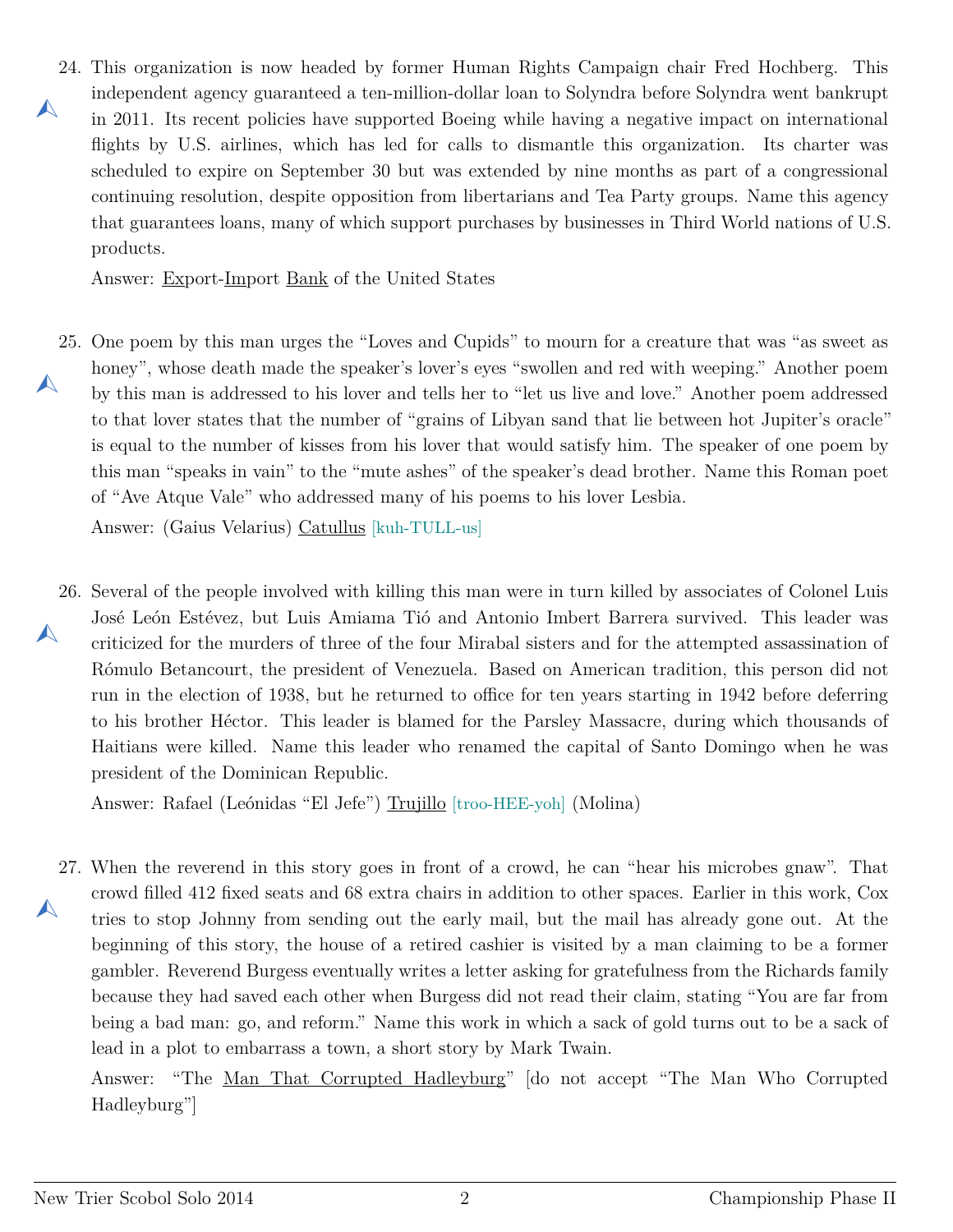<span id="page-2-0"></span>28. One method to transition from one type of this phenomenon to another uses a Fresnel rhomb. When  $\blacktriangle$ this phenomenon happens twice in succession, the resulting intensity can be found by multiplying by the cosine squared of theta using the Law of Malus. The shapes used to classify this phenomenon are based on the shape traced by the tip of the electric field vector, and those shapes are linear, circular, and elliptic. This phenomenon can occur by setting the incident angle to Brewster's angle and by double refraction in birefringent materials. Name this phenomenon in which transverse waves capable of oscillating in many directions are selected based on orientation.

Answer: polarization [accept word forms and more specific answers]

<span id="page-2-1"></span>29. The subject of this painting is posed similarly to the subject of Domenico Fiasella's *Artemisia*, which  $\blacktriangle$ was painted about a decade before it. Engravings of Cupid and a man with a pole or rake are visible on the tiles on the bottom right of this painting near a foot warmer. A brass basket and a weaved basket hang next to a window with a cracked pane in the opposite corner of this painting. This painting, which hangs in the Rijksmuseum ["RAKES-museum"] in Amsterdam, includes a table lined with several loaves of bread, which possibly will be used to make bread pudding. A woman dressed in a linen cap with a blue apron around her waist is pouring a white liquid into a pot in this painting. Name this painting by Jan [YAHN] Vermeer.

Answer: *The Milkmaid* [or *De Melkmeid* or *Het Melkmeisje*; accept *The Kitchen Maid*]

<span id="page-2-2"></span>30. In one species, this phenomenon is controlled by an operon [AH-pur-ahn] that relies on quorum  $\blacktriangle$ sensing, and thus only activates when population density is high. One organ that displays this phenomenon, the esca, is found at the end of another organ that resembles a fishing rod and is called the illicium [ih-LIH-see-um]. In bacteria such as *Vibrio fischeri* [vih-BREE-oh fih-"SHARE"-ee], this process tends to be controlled by the *Lux* operon, and occurs via the reaction of a flavin mononucleotide. This process occurs when luciferins are excited by luciferases, and is seen in angler fish and fireflies. Name this phenomenon in which an organism emits light.

Answer: bioluminescence [accept word forms; prompt on answers describing the emission of light]

<span id="page-2-3"></span>31. One work by this sculptor, which he compared to Celtic crosses, is his *Upright Motive Number One*.  $\blacktriangle$ This sculptor depicted a thin man and woman sitting next to each other wearing crowns, and copies of that work are at Glenkiln Sculpture Park in Scotland and Hirshhorn Sculpture Garden. In addition to *King and Queen*, this sculptor has made several portrayals of draped women. His works showing details encased inside a curved structure are called *Upright Internal/External Form*. One work by this sculptor that looks like a mushroom cloud is located on the University of Chicago campus. Name this 20th-century English sculptor who made several reclining figures.

Answer: Henry Spencer Moore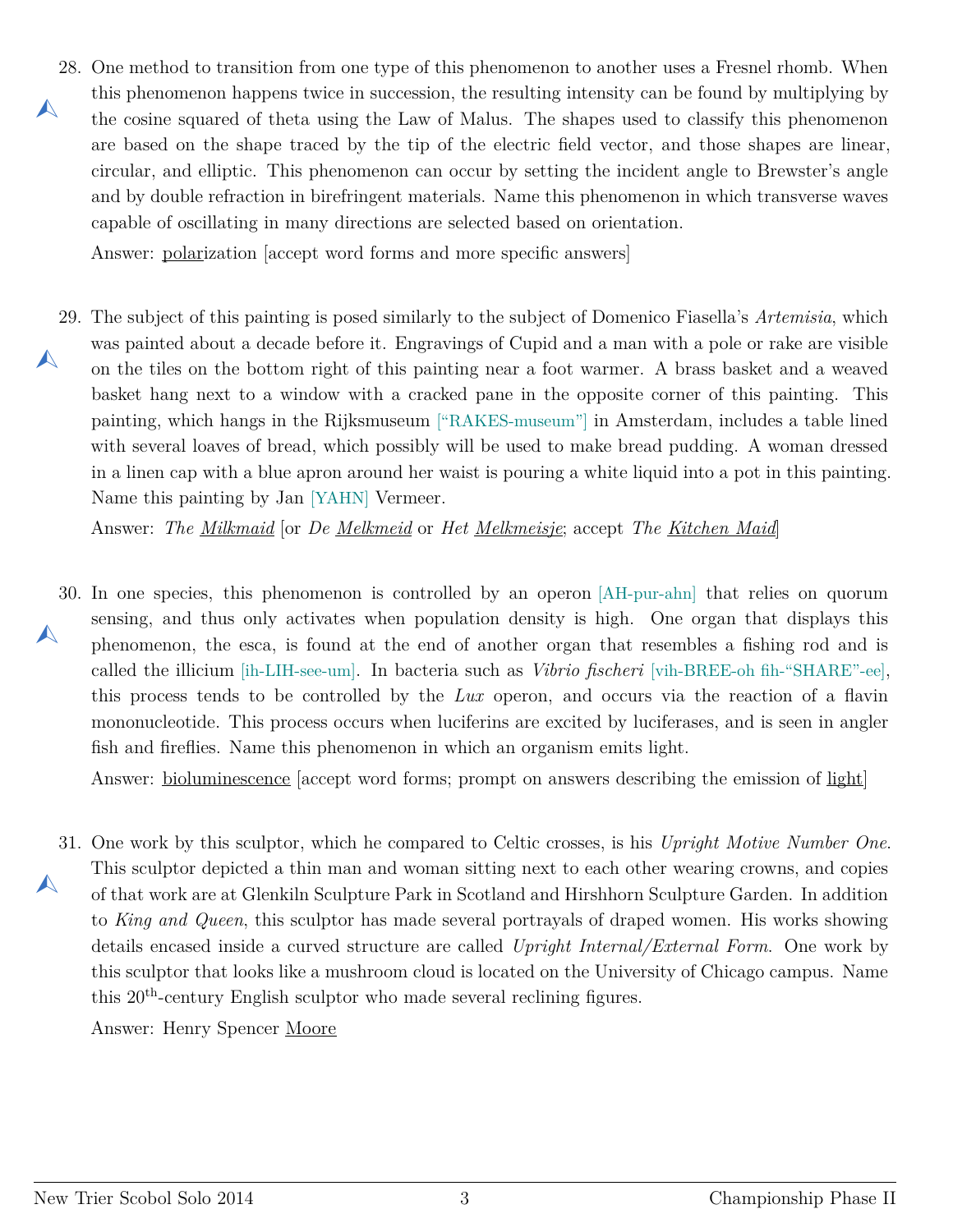<span id="page-3-0"></span>32.  $\blacktriangle$ compounds can change their stereochemistry through a process called mutarotation [MYOO-tuh-"rotation"], where they switch between their alpha and beta anomers [AAN-oh-murz]. These compounds isomerize ["eye"-SAH-mur-"eyes"] between an open chain and a cyclic form; that cyclic form can be depicted by a Haworth projection. Nucleotides consist of a phosphate and a nitrogenous [ny-TRAH-juh-nuss] base bound to a fivevcarbon compound of this type. These substances are the fundamental units that make up compounds such as cellulose and glycogen, and their names tend to end with "-ose". Name these compounds that include fructose and glucose, the building blocks of carbohydrates.

Answer: monosaccharides [accept sugars; accept carbohydrates before "fundamental units" and prompt thereon thereafter; prompt on saccharides]

- <span id="page-3-1"></span>33. The city of Collinsvale on this island was originally named Bismarck for its German population, and  $\blacktriangle$ German immigrants built and settled its Butlers Gorge Dam. There is a conservation area in the northwest of this island called Tarkine Forest. Wine production in this place is centered in the Tamar Valley in its northeast, near the city of Launceston. Mount Ossa is the highest point on this island, which is separated by the Banks Strait from Clarke and Cape Barren Islands. This island was initially named Van Diemen's Land after its Dutch discoverer. The Bass Strait separates it from Australia, of which it is a state with capital Hobart. Name this island home to a marsupial called its "devil". Answer: Tasmania
- <span id="page-3-2"></span>34. This person and Jean Monnet [zhahn maw-nay] negotiated with James F. Byrnes to cut some  $\blacktriangle$ of France's loan obligations to the United States. This person was the last chairman of the Provisional Government of the French Republic before Paul Ramadier [rah-mah-dee-ay] headed the Fourth Republic. This leader headed the Popular Front alliance that included his Workers' International Party, and he was credited and blamed for the Matignon [mah-teen-yaw] Agreements, which established a right to strike and the 40-hour work week. Ruling along with Édouard Daladier [ayd-war dah-lad-yay] and Albert Lebrun, this person was briefly the prime minister of France three times. Name this leader who at one point was imprisoned in Buchenwald, the first Socialist and first Jewish Prime Minister of France.

Answer: (André) Léon Blum

<span id="page-3-3"></span>35. One character in this novel compares stars to apples on a stubbard tree. That statement is made to  $\blacktriangle$ Abraham as the two characters deliver beehives. Another character in this novel is addressed as Sir John even though he is a straggler named Jack. After a wedding in this novel, Marian drinks heavily and Retty tries to drown herself. Those women worked with the groom at Talbothays. Another woman who had hoped to marry the groom, Mercy Chant, eventually marries Reverend Cuthbert instead. The goodness of that groom, Angel Clare, contrasts with the evil of Alec, who impregnates the title woman. Name this novel by Thomas Hardy.

Answer: *Tess of the D'Urbervilles*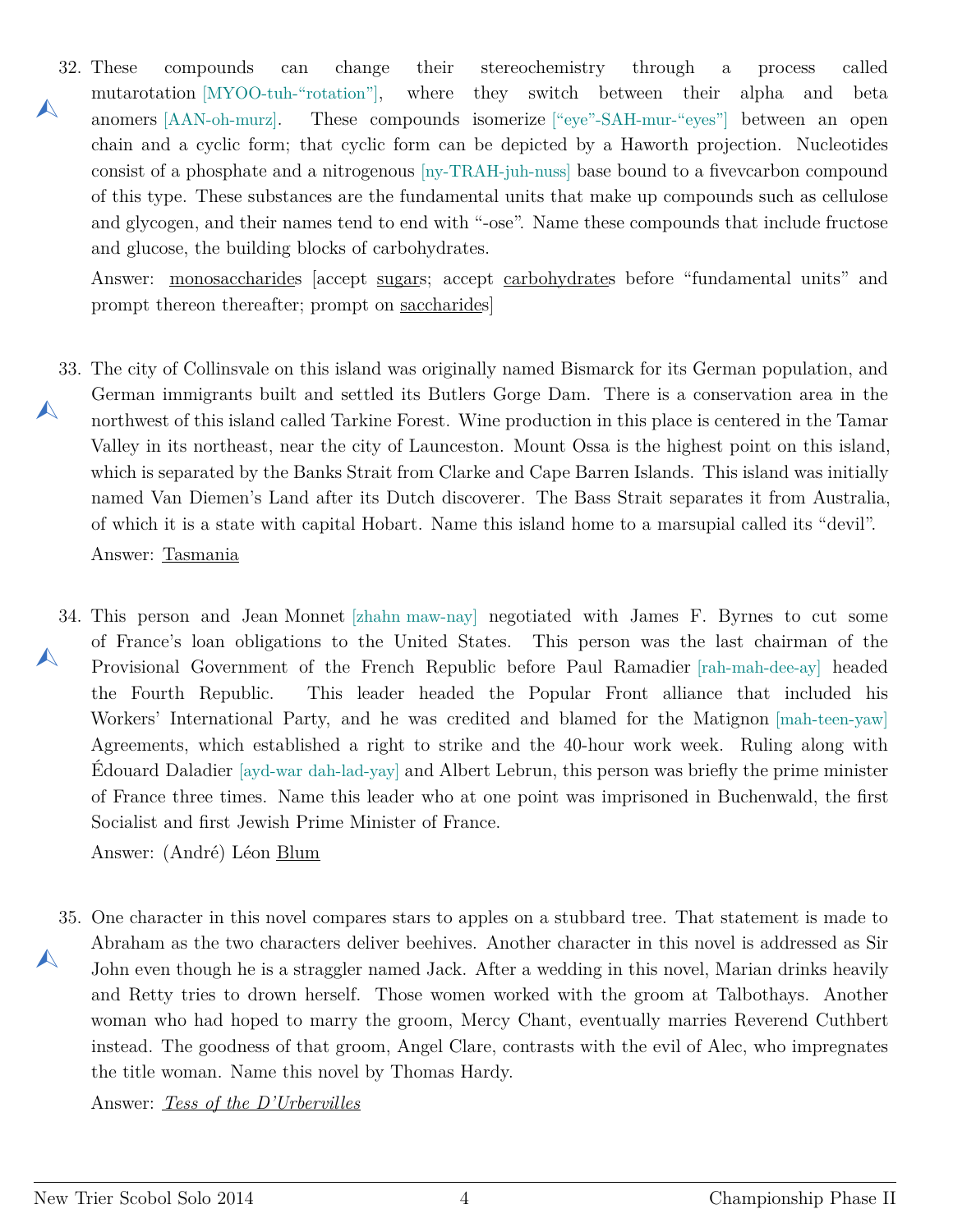- <span id="page-4-0"></span>36. This person was the chair of the Peace Information Center, and he was indicted for failing to register  $\blacktriangle$ it. When that group dissolved, this person and Linus Pauling established the American Peace Crusade. Moustafa Bayoumi referenced this person when he titled a book *How Does It Feel to Be a Problem?*. This person worked with William Monroe Trotter to start a movement in 1905 that opposed segregation. This person explained the concept of double consciousness and wrote "The problem of the 20th century is the problem of the color line." This first editor of *The Crisis* wrote the book *The Souls of Black Folk*. Name this thinker who had a rivalry with Booker T. Washington. Answer: W(illiam) E(dward) B(urghardt) Du Bois
- <span id="page-4-1"></span>37. This character avenged his father by killing King Lyngi and Lyngi's brothers. This character then  $\blacktriangle$ killed his foster father's brother by hiding in a pit and stabbing him, and he then beheaded his foster father after listening to birds. This character selected his horse because it was the only horse that did not swim out of a river. His sword is made of pieces of his father's sword, can cut through an anvil, and is called Gram. This character took the shape of Gunnar in order to fool Brunhilde in the Volsunga Saga. Name this rider of Grani and killer of Fafnir, the title character in the third opera of Wagner's [VAHG-nur'z] *Ring Cycle*.

Answer: Sigurd [or Sigfried]

<span id="page-4-2"></span>38. One of these types of musical compositions by Joseph Joachim is nicknamed "in the Hungarian  $\blacktriangle$ manner"; Joachim is the dedicatee of the best known of these compositions by Max Bruch. The Bach "Double" is not a fugue but instead a double type of this work. Edgar Meyer and Jennifer Higdon have composed pieces of this type for Hilary Hahn. The piece of this type by Jean Sibelius was written for Willy Burmester, who never performed it, and became famous after a recording by Jascha [YAH-shah] Heifetz. Each of Vivaldi's *The Four Seasons* is one of these types of compositions. Name this type of piece written for an orchestra and a soloist such as Itzhak Perlman.

Answer: violin concertos [or violin concerti; prompt on concerto or concerti]

<span id="page-4-3"></span>39. The development of the theory behind this process followed the description of fracture zones  $\blacktriangle$ by Henry Menard, and its discoverers studied the analogous process of the development of ophiolite [OH-fee-oh-"light"]-containing peridotite [puh-RIH-doh-"tight"]. Measurements of heat flow and seismic wave velocity have supported the theories behind this process, and further support was given by stripe-shaped anomalies in the Earth's magnetic field. Robert Dietz and Harry Hess are credited for discovering it. This process is considered the opposite of subduction, and it involves magma forming new crust. Name this part of plate tectonics that takes place at the center of mid-ocean ridges.

Answer: seafloor spreading [accept variations that include both underlined words or forms thereof; prompt on plate tectonics]